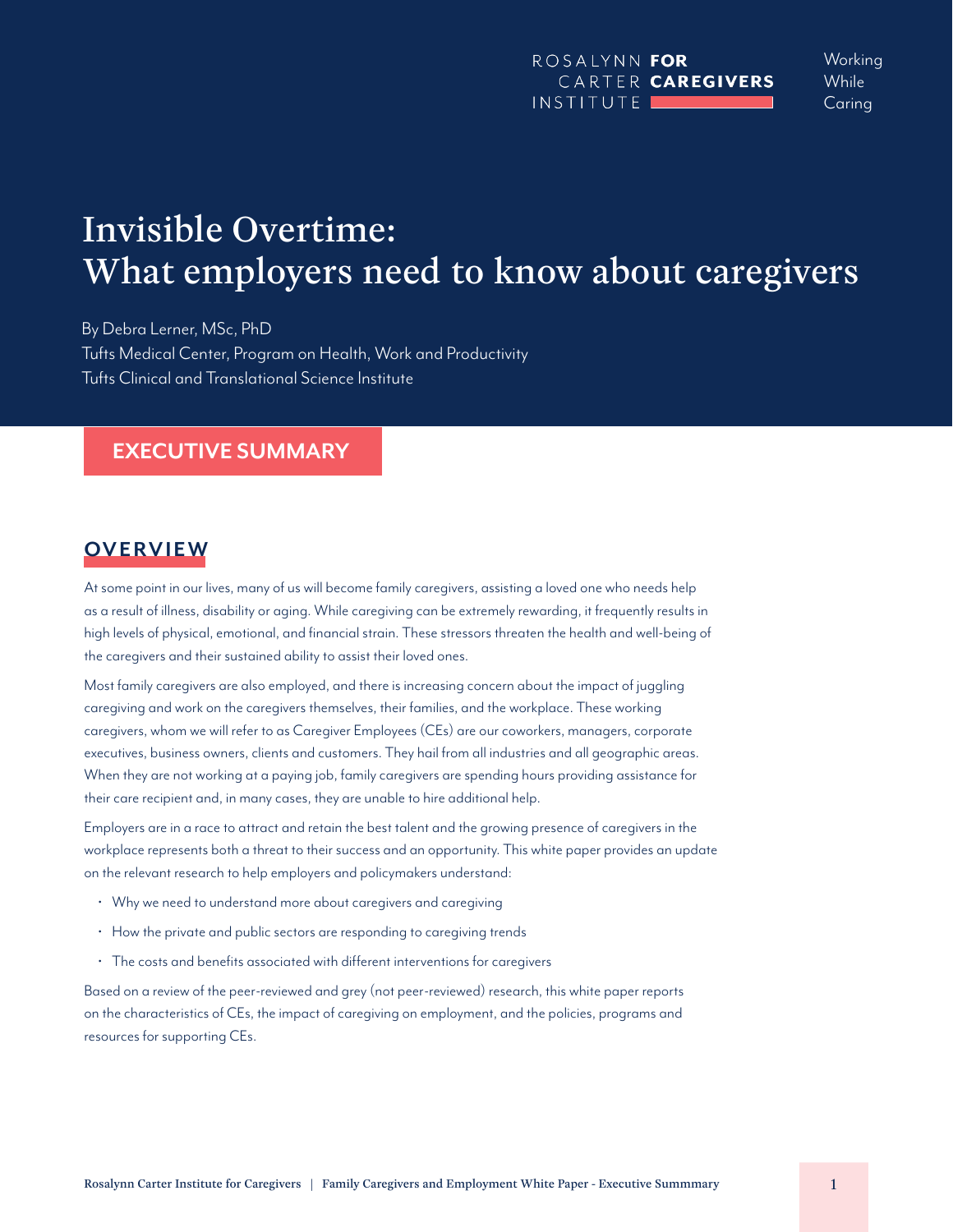## **MAIN FINDINGS**

CEs comprise a large portion of workers in the United States (US).

- An estimated 18 to 22% of the US labor force is comprised of family caregivers.
- Most CEs are full-time workers.
- CEs are represented in all occupational categories, with just over half working in hourly positions and approximately 40% in salaried positions.
- CEs provide an average of 20 caregiving hours per week.

Maintaining both caregiving and work roles is both challenging and costly to CEs.

- Most CEs feel that their work, careers, and productivity have been disrupted by caregiving.
- Close to one-third have voluntarily left a job at some point during their careers because of their caregiving responsibilities. Reasons for leaving include: an inability to find affordable paid help, an inability to find high quality help and difficulty meeting work demands due to increased caregiving responsibilities.
- In a national survey, CEs absorbed an average cost of \$19,000 in unpaid caregiving time (valued at \$25/hour) and an average of just over \$20,000 in average out-of-pocket expenses.

Evidence of workplace impacts suggest that more can be done to support CEs.

- In a national survey, the estimated average productivity loss due to presenteeism per CE was almost 11% and the average annualized at-work productivity cost, was \$5,281, assuming an hourly wage of \$25. CEs missed an average of 3.2 workdays in the prior month, an estimated average productivity loss of 2.2%, or \$1,123 per CE.
- Workplace discrimination claims involving caregivers are increasing. The volume of family responsibility discrimination (FRD) litigation, increased dramatically in the past 10 years compared to the prior decade and caregiver discrimination was the second most common category of claim.

Few intervention strategies are designed for CEs or have been adapted to the needs of CEs. Research addressing the effectiveness or costs of program and policy options is scant, and the existing research is unlikely to apply fully to today's workplace, which has changed significantly due to the COVID 19 pandemic.

The programs and policies available to CEs are inadequate.

- The Family and Medical Leave Act of 2013 (FMLA), the predominant piece of legislation to address time off from work for personal reasons, excludes large segments of the working population, contains gaps that limit coverage for certain caregivers and types of caregiving, and is not economically feasible for workers who feel they can't take unpaid leave. In states that have expanded coverage, employer experiences have been positive but benefit use among caregivers is suboptimal due partly to the stigma of requesting leave for personal reasons.
- Paid leave policies, when available, favor certain groups of workers (full-time, salaried) and most policies are generic and not designed for patterns of caregiving. Human resources department surveys suggest that paid leave policies have not changed substantially for over a decade and that barriers to approving leaves, such as lack of supervisor training, persist.
- Prior to the pandemic, flexible work arrangements were still relatively uncommon and had not changed much for two decades. The most common flex arrangement for CEs has been allowing them to take time off during the workday without losing pay.
- Regarding scheduling flexibility, evidence suggests that women prefer part-time work over flex time because the former allows them to reduce their workload.